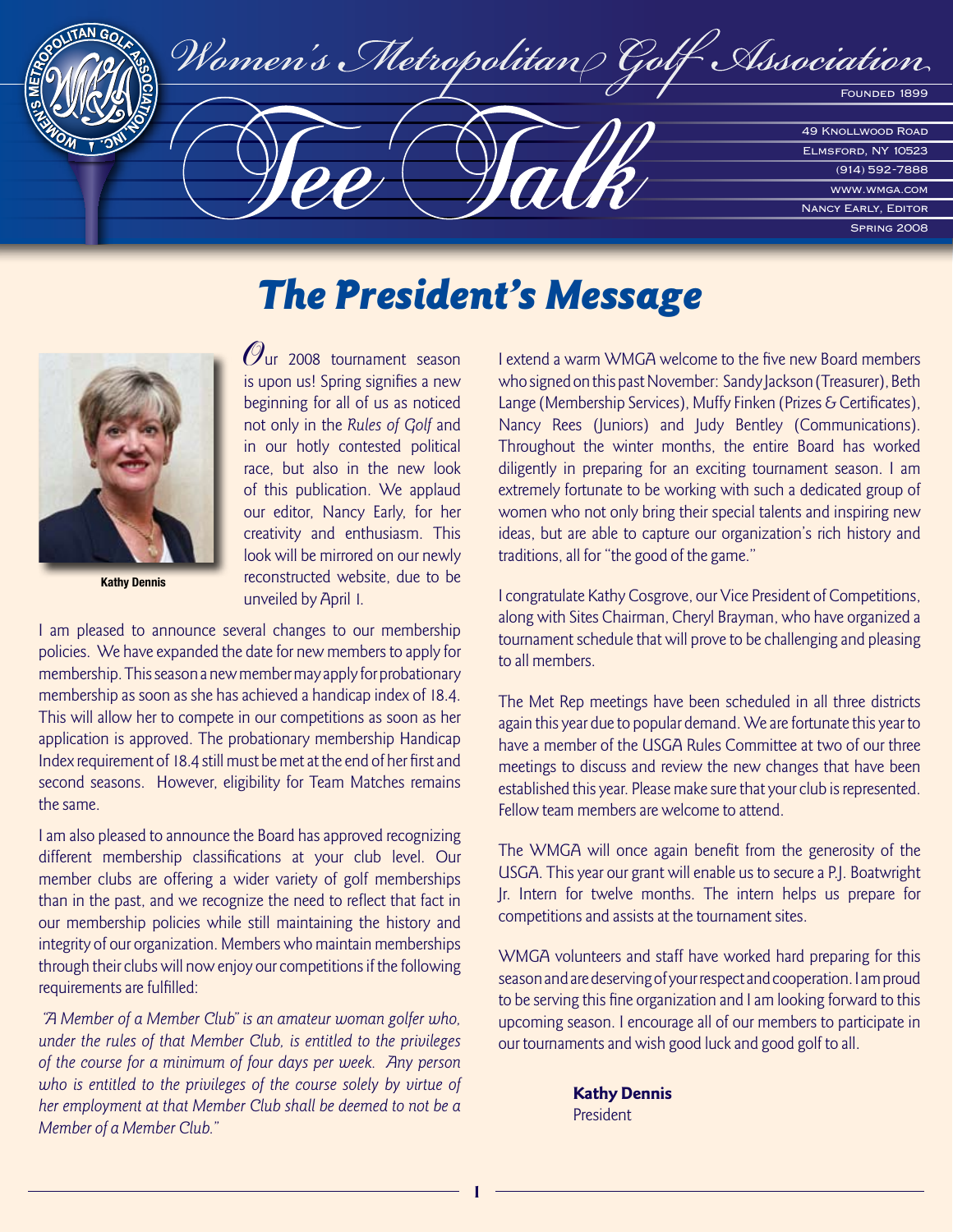# Get to Know the New Board



**Judy Bentley**

of New Canaan in the late 80's to avoid being a "golf widow." Her husband, Dave, had taken up golf in the mid 80's and was being invited by friends to take golf trips here and across the pond. Now they go on mixed golf trips! Judy was Club champion in 2003.

 $\sim$  graduate of Skidmore College and a registered nurse, Judy moved to New Canaan in 1980 and has been

She began playing golf at The Country Club

Judy has chaired Ladies' Golf, served on the Golf Committee (men and women) and currently is a member of the Greens and Grounds Committee. She feels as if she is minoring in agronomy. Judy is now on the CCNC Long Range Planning Committee and is Vice President of the Board of Governors.

She was Series Captain for the WMGA Team Matches, past board member of the Women's Westchester and Fairfield County Golf Association and is the new WMGA Communications Chairman.

Judy is a director of the Bank of New Canaan, loves golf and hopes to play long enough to be able to shoot her age!

> ${\mathscr M}$ arion "Muffy" Finken joins the WMGA Board from Princeton where she is a member of both Bedens Brook and The Ridge at Backbrook. Muffy started playing golf in her early teens



**Muffy Finken**

in Pinehurst, NC where her father has lived since the early 1960's. Summers were time on the golf course and included a junior golf school taught by her father.

After attending Rollins College and New York School of Interior Design, Muffy married and began raising a family in Roanoke, VA before

an active community volunteer ever since. moving permanently to Princeton, NJ in 1982. She hardly picked up a club until her youngest child was 7. In 1987, she remarried and pursued her athletic interests in outdoor sports that ranged from skiing, running, and biking to golf.

In the mid-1980's, Muffy and a partner ran an aerobic studio and corporate health care business at corporate campuses in and around Princeton. It was at this time that Muffy picked up the clubs again, first at public tracks, before joining Bedens Brook in 1992. Muffy redirected her professional interests to the fashion industry, establishing a women's accessories business, which she ran from 1987-2003. As the kids became more independent in their activities, golf took on a new direction and focus. Muffy has served on various committees at Bedens Brook, including Women's Tournament chair, Chairman of Women's Golf, Long Range Planning Committee, and Golf and Green Committee. She has been the WMGA Team Captain for five years and Met Rep for eight years. Muffy is also a member of the Garden State Women's Golf Association and Women's New Jersey Golf Association.

Muffy's other interests include photography, skiing, yoga and her dogs. As President of the Princeton Pug Club, she hosts a growing legion of pug enthusiasts each year at the club's annual Halloween party.



**Sandy Jackson**

of Royal Dornoch in Dornoch, Scotland.

Sandy started playing golf at a young age with her parents and brothers in her home town of Pittsburgh, PA before moving to New York City after graduation from Colgate University. While pursuing a graduate degree at New York University, she began working as an accountant with KPMG (then called Peat Marwick Mitchell & Co.) Nearly 27 years later, Sandy is a partner in the audit practice specializing in real estate and asset management. Other than a 4-year secondment in KPMG's Paris office, Sandy has spent her accounting career in New York City, where she currently lives. She is active in real estate industry groups outside of work.

The busy season as an accountant mixes well with the golf season in the Northeast, allowing the flexibility to take some (lots of) time off in the summer for tournament play. Sandy has been on three Griscom Cup teams and has competed in the USGA Mid-Amateur Championship three times. She was also captain of the Golf Illustrated team for Westchester/Connecticut for the past three years, missing out on capturing the title last year by just a 1/2 point.

When not working on her golf game, Sandy likes to spend time skiing, playing volleyball, reading and traveling. She looks forward to serving on the Board.



 $\mathcal{O}$  graduate of the College of New Rochelle with a master's degree in Economics from Stonybrook University, Beth's love of the game came from her dad. She has been a member of South-

**Beth Lange**

ward Ho CC for 25 years and has served as prize chairman, tournament chairman, Ladies Golf Chairlady and as a member of the men's golf board. Beth has been the WMGA Team Captain, played in the WMGA Team Matches for the last 15 years and was the Met Rep for 10 of those years.

Beth and her husband of 41 years are also members at the Lord's Valley CC in Pennsylvania and the Grand Harbor CC in Vero Beach, FL and have four children and

She is a member of Whippoorwill Club in Armonk, NY, and is an overseas member

 $\mathcal{I}_{\text{andy}}$  joins the WMGA Board as a representative from Westchester/CT, and serves as Treasurer.

2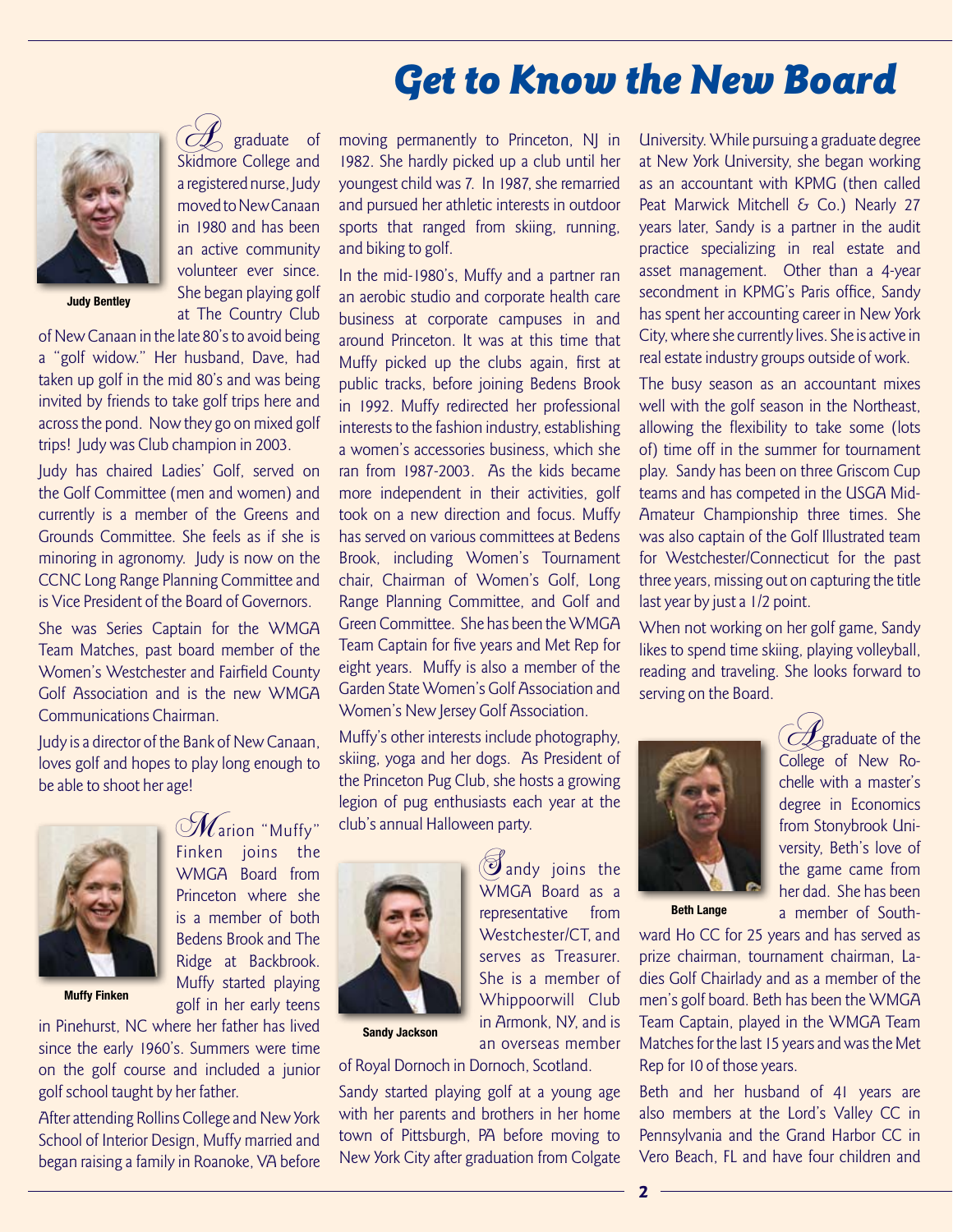# 2008 WMGA Board of Directors

seven grandchildren. She has three loves, the three G's – grandchildren, gardening and golf! As the new WMGA Membership Service Chairman, Beth looks forward to reaching out to all of our members.



ust retired from Rye Country Day School, Nancy taught History & Economics and coached the girls' varsity golf team. She loves working with junior golfers as she enjoys their

**Nancy Rees**

enthusiasm for the game and the excitement of team competition.

Born and raised in Wellesley, Massachusetts as the youngest in a family of golfers, she had to play if she wanted to spend any time with them. Wellesley golf pro, Jack Igoe, was a great teacher spending much time with junior golfers. Nancy's lifelong love of golf started when he shared his love of the game with her.

A member at Apawamis since moving to Rye in 1980, her husband, Mason, and both sons, Tim and Trevor, all love to play. They have been lucky to have played in Europe, Australia, Africa and the Caribbean. Upon joining Apawamis, she made it her goal to make the Met team and has loved playing matches for the past 20 years and has enjoyed the friendships she has made over the years. While teaching, Nancy always made sure to "play hooky" twice each spring so she could play in the matches! Nancy is a member of Women's Tri-County Golf Association and currently serves as its Vice President.

They have a home in the historic district in Charleston, SC and play at Yeamans Hall Club there. As a fanatic needlepointer, she thought she had died and gone to heaven when she discovered that she could listen to books on her iPod while needlepointing. "Now if I could only practice putting at the same time, I'm sure my handicap would drop."



**Front Row (l to r): Beth Post, Kathy Cosgrove, Kathy Dennis, Sally Rose, Sandy Jackson Back Row (l to r): Peggy Richling, Janet Karabin, Muffy Finken, Sherry Sloane, Sheila Wall, Dianne Spardel, Judy Bentley, Donna Young, Nancy Early, Cheryl Brayman Absent: Beth Lange, Nancy Rees**

## **OFFICERS**

| President                                              |
|--------------------------------------------------------|
| Vice President of Competitions                         |
| Vice President of Public Relations & Outreach Services |
| Secretary                                              |
| <b>Treasurer</b>                                       |

Kathy Dennis, St. George's Kathy Cosgrove, Forest Hill Beth Post, Quaker Ridge Sally Rose, Southward Ho Sandra Jackson, Whippoorwill

## LONG ISLAND DIRECTORS

Long Island Interclub Team Matches District Captain Peggy Richling, Indian Hills Course Rating Chairman **Dianne Spardel**, Nissequogue Membership Service Chairman **Beth Lange, Southward Ho** Sites/Club Relations Chairman **Cheryl Brayman**, North Shore

### NEW JERSEY DIRECTORS

**Team Competitions Chairman Company Donna Young, Springdale** Interclub Team Matches Chairman Sherry Sloane, Crestmont New Jersey Interclub Team Matches District Captain Sheila Wall, Manasquan River Prize & Certificates Chairman **Muffy Finken**, Bedens Brook

### WESTCHESTER/CONNECTICUT DIRECTORS

Junior Girls' Chairman Nancy Rees, Apawamis **Publications Chairman Nancy Early, Pelham Nancy Early, Pelham** Westchester/CT Interclub Team Matches District Captain Janet Karabin, Silvermine Communications Chairman **Judy Bentley, New Canaan**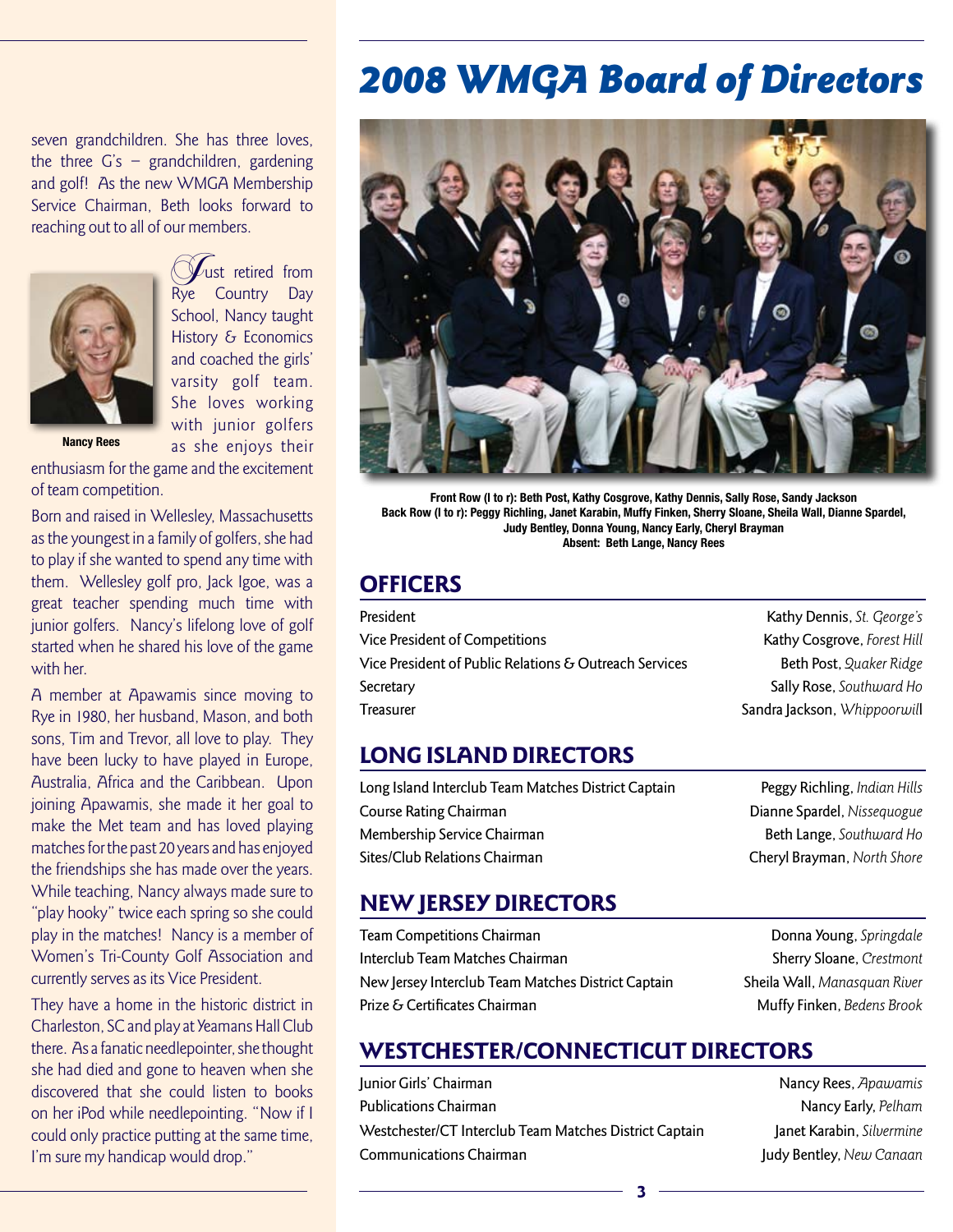

# Up 1, Up 2, Birdie or Par It's Your Turn to be a Star!!

**Sherry Sloane**

 $\mathcal{V}_{\text{the 62nd season of the Interclub Team Matches will have}}$ approximately 1100 stars. The competition for the Helen Hockenjos-Ruth March Founders Trophy will begin on April 22nd and conclude on May 15th with the Interdistrict Championship Playoff at the very prestigious and challenging Tillinghast designed Quaker Ridge Golf Club in Scarsdale, New York.

While the snow has been falling and the wind blowing, the Team Match Committee has been busy at work thinking and doing golf! This is the second year for online Final Team Entry Forms and we feel its efficiency alone has been a tremendous time saver for all.

Scheduling all the matches is an arduous task and could not be accomplished without the assistance of all the Met Reps, Team and Series Captains. They are the backbone that ensures the success of our Team Matches. The WMGA Board extends our sincere appreciation to every one of you for your diligence and dedication.

2008 has brought many changes to the Rules of Golf. Please try to familiarize yourself with these changes. KNOWING THE RULES SAVES STROKES!!

Please keep in mind, as you visit our match venues, that we are guests. It is each and everyone's responsibility to abide by all the rules and regulations of the host club. Be sure you are aware of and respect these rules. Finally, a smile and a thank you are always a welcome show of appreciation.

It is also important to remember, as stated in the Rules of Golf, The Spirit of the Game. "All players should conduct themselves in a disciplined manner, demonstrating courtesy and sportsmanship at all times..."

#### REMEMBER: IT IS A WMGA RULE NO ELECTRONIC DEVICES ARE PERMITTED ON THE GOLF COURSE OR GROUNDS OF THE CLUB. THIS INCLUDES MEASURING DEVICES, BLACKBERRYS AND PHONES. THE BEST ADVICE IS TO LEAVE THEM IN YOUR CAR!!!!!!!!

#### Prior to the beginning of your matches:

• Familiarize yourself with the rules in the Tournament Schedule Book, which are applicable to team matches. Most of your questions will be answered in this book.

#### During the matches:

• Your Series Captain is the official in charge. Any questions or problems should be addressed to her. Please give her your full cooperation.

# 2008 LONG ISLAND

## INTERCLUB TEAM MATCHES SCHEDULE AND CURRENT STANDINGS

SERIES 1 Meadow Brook Bellport 1 The Creek Glen Oaks 1 Piping Rock 1 Huntington Crescent 1

SERIES CAPTAIN Cindy Sipkin 212-754-6280

Southward Ho 1 St. George's 1 North Shore 1 North Hempstead Nissequogue Huntington 1

SERIES 2

SERIES CAPTAIN Penny Whelan 631-367-2031

SERIES 3

Piping Rock 2 Engineers Brookville 1 Nassau 1 Port Jefferson Old Westbury

SERIES CAPTAIN Gloria Taylor 631-473-7012

#### SERIES 1 AT BELLPORT

Bellport 1 vs. Piping Rock 1 Meadow Brook vs. Glen Oaks 1 The Creek vs. Huntington Crescent 1

#### SERIES 2 AT HUNTINGTON

St. George's 1 vs. Huntington 1 Southward Ho 1 vs. North Shore 1 North Hempstead vs. Nissequogue

#### SERIES 3 AT ENGINEERS

Engineers vs. Port Jefferson Piping Rock 2 vs. Nassau 1 Brookville 1 vs. Old Westbury

#### SERIES 4 AT CHERRY VALLEY

Cherry Valley vs. Southampton Lawrence vs. North Hills Glen Head vs. Rockaway Hunting

#### SERIES 5 AT MILL RIVER

Mill River vs. Glen Oaks 2 Hempstead 1 vs. Indian Hills Muttontown 1 vs. Cold Spring

#### SERIES 6 AT LAKE SUCCESS

Lake Success vs. Huntington 2 Rockville Links 1 vs. Huntington Crescent 2 Southward Ho 2 vs. St. George's 2

#### SERIES 7 AT VILLAGE CLUB OF SANDS POINT

Village Club of SP vs. Rockville Links 2 Woodcrest vs. North Shore 2 Brookville 2 vs. Seawane

SERIES 8 NO MATCHES

4

#### TUESDAY, APRIL 22 THURSDAY, APRIL 24

#### SERIES 1 AT PIPING ROCK

The Creek vs. Piping Rock 1 Bellport 1 vs. Glen Oaks 1 Meadow Brook vs. Huntington Crescent 1

#### SERIES 2 AT NORTH HEMPSTEAD

North Hempstead vs. Huntington 1 St. George's 1 vs. North Shore 1 Southward Ho 1 vs. Nissequogue

#### SERIES 3 AT NASSAU

Nassau 1 vs. Old Westbury Engineers vs. Brookville 1 Piping Rock 2 vs. Port Jefferson

#### SERIES 4 AT GLEN HEAD

Cherry Valley vs. Glen Head North Hills vs. Southampton Lawrence vs. Rockaway Hunting

#### SERIES 5 AT COLD SPRING

Indian Hills vs. Cold Spring Hempstead 1 vs. Mill River Glen Oaks 2 vs. Muttontown 1

#### SERIES 6 AT SOUTHWARD HO

Southward Ho 2 vs. Huntington Crescent 2 Rockville Links 1 vs. Lake Success Huntington 2 vs. St. George's 2

#### SERIES 7 AT WOODCREST

Woodcrest vs. Seawane Brookville 2 vs. Village Club of SP North Shore 2 vs. Rockville Links 2

#### SERIES 8 AT HAMPTON HILLS

Hempstead 2 vs. Hampton Hills Bellport 2 vs. Nassau 2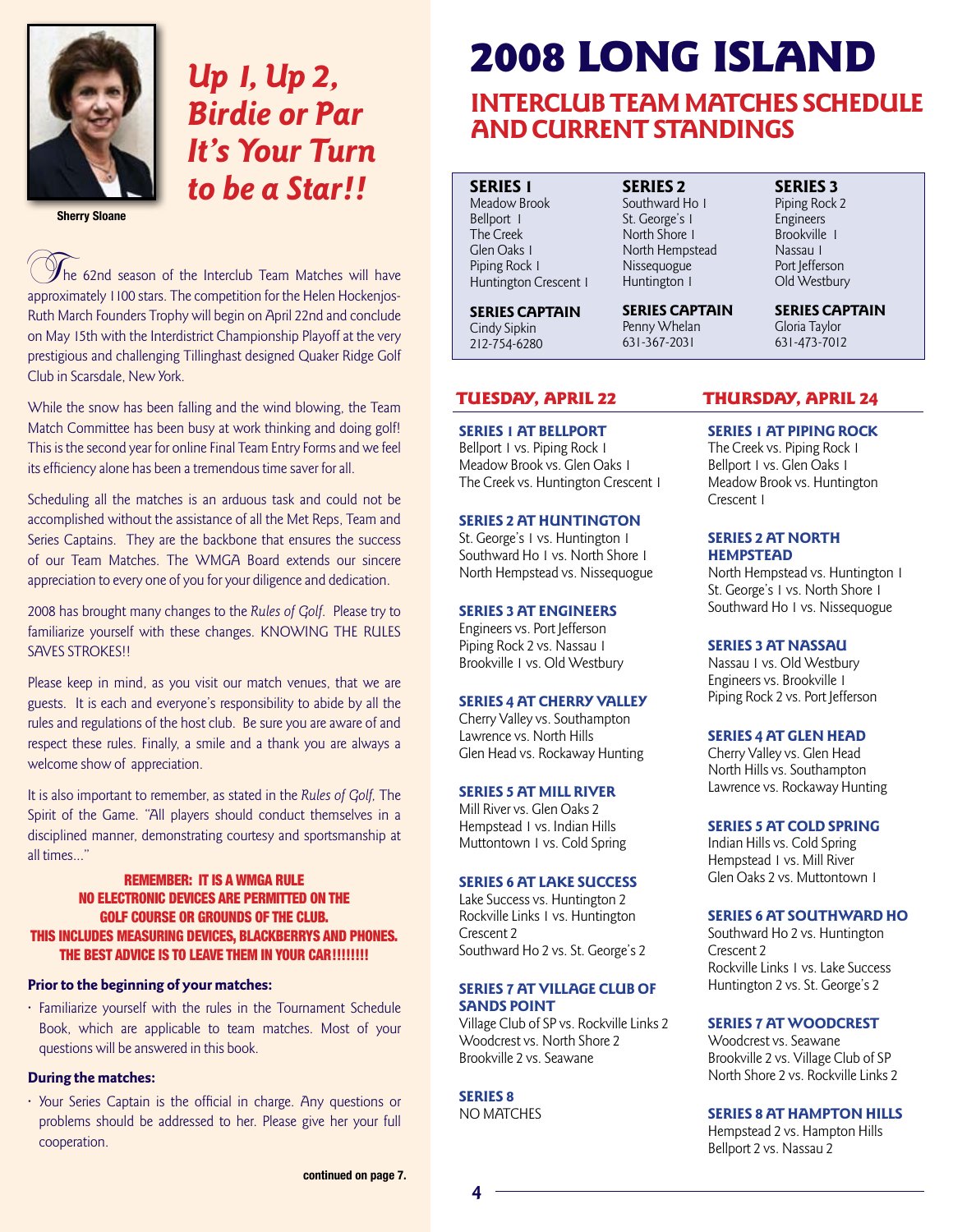

## 2008 LONG ISLAND DISTRICT CAPTAIN Peggy Richling (631) 367-8017

### CHALLENGE ROUNDS

Tuesday, May 13th Piping Rock & Southward Ho Thursday, May 15th Lawrence

#### Subject to change

### INTERDISTRICT PLAYOFF

Thursday, May 15th Quaker Ridge Golf Club

#### SERIES 4 Lawrence North Hills Cherry Valley

Southampton Glen Head Rockaway Hunting

SERIES CAPTAIN Ellen Rosenwasser 516-569-1525

#### SERIES 5 Hempstead 1 Indian Hills Mill River Glen Oaks 2 Muttontown 1 Cold Spring

SERIES CAPTAIN Jane White 631-261-1927

SERIES 6 Rockville Links 1 Lake Success Southward Ho 2 Huntington Crescent 2 Huntington 2 St. George's 2

SERIES CAPTAIN Carol Wenk 631-673-8303

#### SERIES 7 Brookville 2 Woodcrest North Shore 2 Village Club of SP Seawane Rockville Links 2

SERIES CAPTAIN Marian Bennis 516-624-7960

### SERIES 8

Bellport 2 Hempstead 2 Nassau 2 Hampton Hills

SERIES CAPTAIN Debbie Fell 631-286-2177

### Tuesday, April 29 Thursday, May 1 Tuesday, May 6

#### SERIES 1 AT HUNTINGTON **CRESCENT**

Bellport 1 vs. Huntington Crescent 1 Meadow Brook vs. The Creek GlenOaks 1 vs. Piping Rock 1

#### SERIES 2 AT NISSEQUOGUE

North Shore 1 vs. Nissequogue St. George's 1 vs. North Hempstead Southward Ho 1 vs. Huntington 1

#### SERIES 3 AT PORT JEFFERSON

Brookville 1 vs. Port Jefferson Engineers vs. Nassau 1 Piping Rock 2 vs. Old Westbury

#### SERIES 4 AT NORTH HILLS

North Hills vs. Glen Head Lawrence vs. Southampton Cherry Valley vs. Rockaway Hunting

#### SERIES 5 AT GLEN OAKS

Glen Oaks 2 vs. Cold Spring Indian Hills vs. Mill River Hempstead 1 vs. Muttontown 1

#### SERIES 6 AT HUNTINGTON **CRESCENT**

Lake Success vs. Southward Ho 2 Rockville Links 1 vs. Huntington 2

#### SERIES 7 AT ROCKVILLE LINKS

Woodcrest vs. Rockville Links 2 Brookville 2 vs. North Shore 2 Village Club of SP vs. Seawane

#### SERIES 8 AT NASSAU

Nassau 2 vs. Hampton Hills Bellport 2 vs. Hempstead 2

#### SERIES 1 AT GLEN OAKS

Glen Oaks 1 vs. Huntington Crescent 1 Bellport 1 vs. The Creek Meadow Brook vs. Piping Rock 1

#### SERIES 2 AT ST. GEORGE'S

St. George's 1 vs. Nissequogue Southward Ho 1 vs. North Hempstead North Shore 1 vs. Huntington 1

#### SERIES 3 AT OLD WESTBURY

Engineers vs. Old Westbury Piping Rock 2 vs. Brookville 1 Nassau 1 vs. Port Jefferson

#### SERIES 4 AT ROCKAWAY **HUNTING**

North Hills vs. Rockaway Hunting Lawrence vs. Cherry Valley Southampton vs. Glen Head

#### SERIES 5 AT MUTTONTOWN

Mill River vs. Muttontown 1 Indian Hills vs. Glen Oaks 2 Hempstead 1 vs. Cold Spring

#### SERIES 6 AT HUNTINGTON

Huntington Crescent 2 vs. St. George's 2 Lake Success vs. Huntington Crescent 2 Southward Ho 2 vs. Huntington 2 Rockville Links 1 vs. St. George's 2

#### SERIES 7 AT NORTH SHORE

North Shore 2 vs. Village Club of SP Brookville 2 vs. Woodcrest Seawane vs. Rockville Links 2

#### SERIES 8 AT HEMPSTEAD

Hempstead 2 vs. Nassau 2 Bellport 2 vs. Hampton Hills

#### SERIES 1 AT THE CREEK

The Creek vs. Glen Oaks 1 Meadow Brook vs. Bellport 1 Piping Rock 1 vs. Huntington Crescent 1 Mill River vs. Cold Spring

#### SERIES 2 AT NORTH SHORE

North Shore 1 vs. North Hempstead Southward Ho 1 vs. St. George's 1 Nissequogue vs. Huntington 1

#### SERIES 3 AT BROOKVILLE

Brookville 1 vs. Nassau 1 Piping Rock 2 vs. Engineers Port Jefferson vs. Old Westbury

#### SERIES 4 AT SOUTHAMPTON

Southampton vs. Rockaway Hunting North Hills vs. Cherry Valley Lawrence vs. Glen Head

#### SERIES 5 AT INDIAN HILLS

Indian Hills vs. Muttontown 1 Hempstead 1 vs. Glen Oaks 2

#### SERIES 6 AT ST. GEORGE'S

Lake Success vs. St. George's 2 Rockville Links 1 vs. Southward Ho 2 Huntington Crescent 2 vs. Huntington 2

#### SERIES 7 AT SEAWANE

North Shore 2 vs. Seawane Woodcrest vs. Village Club of SP Brookville 2 vs. Rockville Links 2

SERIES 8 NO MATCH



**LONG ISLAND Front Row (l to r): Kathy Dennis, Sally Rose Back Row (l to r): Peggy Richling, Dianne Spardel, Cheryl Brayman Absent: Beth Lange**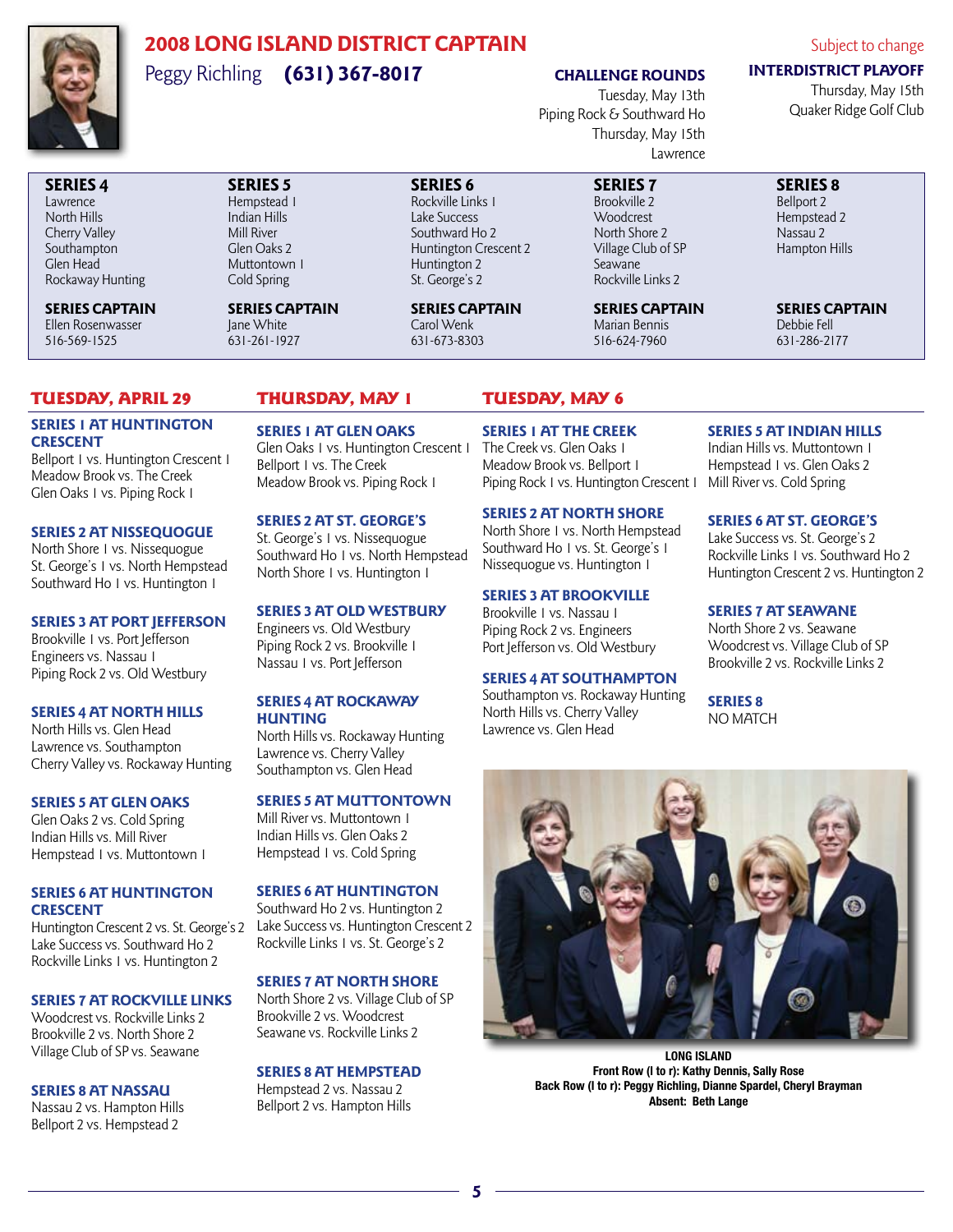# 2008 NEW JERSEY INTERCLUB TEAM MATCHES SCHEDULE AND CURRENT STANDINGS

#### SERIES 1 Montclair 1 Somerset Hills 1 Springdale Spring Lake Canoe Brook 1 Rumson

SERIES CAPTAIN Liz Hickey 732-223-6744

SERIES 2 Baltusrol 1 White Beeches Manasquan River 1 Alpine i Bamm Hollow 1 Plainfield 1

SERIES CAPTAIN Colleen Edelman 201-689-7346

SERIES 3 Beacon Hill Roxiticus 1 Basking Ridge Essex Fells Raritan Valley 1 Bedens Brook 1

SERIES CAPTAIN Cathy Fischberg 973-535-9257

SERIES 4 Mountain Ridge North Jersey Oak Hill Newton Baltusrol 2 Deal

SERIES CAPTAIN Judy Decker 908-995-0645

Cherry Valley SERIES CAPTAIN Jesse Clancy 973-364-0081

SERIES 5 Somerset Hills 2 Essex County Rockaway River 1 Mendham Green Brook

Brooklake Panther Valley Crestmont Twin Brooks SERIES CAPTAIN

SERIES 6 Upper Montclair Ridgewood

Fern Epstein 973-533-0131

SERIES 1 AT SPRING LAKE Spring Lake vs. Rumson Somerset Hills 1 vs. Springdale Montclair 1 vs. Canoe Brook 1

#### SERIES 2 AT ALPINE Alpine 1 vs. Plainfield 1

White Beeches vs. Manasquan River 1 Baltusrol 1 vs. Bamm Hollow 1

#### SERIES 3 AT BEDENS BROOK

Roxiticus 1 vs. Bedens Brook 1 Beacon Hill vs. Basking Ridge Essex Fells vs. Raritan Valley 1

SERIES 4 AT DEAL North Jersey vs. Deal Mountain Ridge vs. Oak Hill Newton vs. Baltusrol 2

#### SERIES 5 AT ESSEX COUNTY

Essex County vs. Green Brook Somerset Hills 2 vs Mendham Rockaway River 1 vs. Cherry Valley

### SERIES 6 AT BROOKLAKE

Brooklake vs. Panther Valley Upper Montclair vs. Ridgewood Crestmont vs. Twin Brooks

### SERIES 7 AT HACKENSACK Peddie vs. Hackensack

Fairmount vs. Shackamaxon Manasquan River 2 vs. Montclair 2

SERIES 8 AT CANOE BROOK Canoe Brook 2 vs. Forest Hill

Richmond County 1 vs. Knickerbocker Echo Lake vs. Jumping Brook 1

SERIES 9 AT EDGEWOOD Metuchen vs. Edgewood

Plainfield 2 vs. Richmond County 2 Alpine 2 vs. Copper Hill

SERIES 10 AT ROCKAWAY RIVER

Rockaway River 2 vs. Stanton Ridge Greenacres vs. Bamm Hollow 2 Roxiticus 2 vs. Woodlake

#### SERIES 11 AT RARITAN VALLEY

Raritan Valley 2 vs. Spring Brook Forsgate 2 vs. The Ridge Forsgate 1 vs. Bedens Brook 2

SERIES 12 AT BROOKLAKE PLAYOFF

Jumping Brook 2 Navesink



**Front Row (l to r): Sherry Sloane, Kathy Cosgrove, Sheila Wall Back Row (l to r): Muffy Finken, Donna Young**

### TUESDAY, APRIL 22 THURSDAY, APRIL 24 Tuesday, April 29

SERIES 1 AT SPRINGDALE Springdale vs. Spring Lake Montclair 1 vs. Somerset Hills 1 Canoe Brook 1 vs. Rumson

#### SERIES 2 AT PLAINFIELD

White Beeches vs. Plainfield 1 Baltusrol 1 vs. Manasquan River 1 Alpine 1 vs. Bamm Hollow 1

#### SERIES 3 AT ROXITICUS

Roxiticus 1 vs. Raritan Valley 1 Beacon Hill vs. Essex Fells Basking Ridge vs. Bedens Brook 1

#### SERIES 4 AT NEWTON

Newton vs. Deal North Jersey vs. Oak Hill Mountain Ridge vs. Baltusrol 2

#### SERIES 5 AT CHERRY VALLEY

Essex County vs. Cherry Valley Somerset Hills 2 vs. Rockaway River 1 Mendham vs. Green Brook

#### SERIES 6 AT RIDGEWOOD

Ridgewood vs. Crestmont Upper Montclair vs. Panther Valley Brooklake vs. Twin Brooks

#### SERIES 7 AT SHACKAMAXON

Shackamaxon vs. Montclair 2 Fairmount vs. Peddie Manasquan River 2 vs. Hackensack

#### SERIES 8 AT FOREST HILL Forest Hill vs. Jumping Brook 1

Knickerbocker vs. Canoe Brook 2 Richmond County 1 vs. Echo Lake

#### SERIES 9 AT METUCHEN

Metuchen vs. Copper Hill Plainfield 2 vs. Alpine 2 Richmond County 2 vs. Edgewood

#### SERIES 10 AT STANTON RIDGE

Roxiticus 2 vs. Stanton Ridge Rockaway River 2 vs. Bamm Hollow 2 Greenacres vs. Woodlake

#### SERIES 11 AT FORSGATE

The Ridge vs. Raritan Valley 2 Forsgate 1 vs. Forsgate 2 Bedens Brook 2 vs. Spring Brook

SERIES 1 AT SOMERSET HILLS Somerset Hills 1 vs. Canoe Brook 1 Montclair 1 vs. Spring Lake Springdale vs. Rumson

#### SERIES 2 AT MANASQUAN RIVER

Manasquan River 1 vs. Alpine 1 Baltusrol 1 vs. White Beeches Bamm Hollow 1 vs. Plainfield 1

#### SERIES 3 AT RARITAN VALLEY

Basking Ridge vs. Raritan Valley 1 Roxiticus 1 vs. Essex Fells Beacon Hill vs. Bedens Brook 1

SERIES 4 AT NORTH JERSEY North Jersey vs. Baltusrol 2

Mountain Ridge vs. Newton Oak Hill vs. Deal

#### SERIES 5 AT ROCKAWAY RIVER

Rockaway River 1 vs. Mendham Somerset Hills 2 vs. Essex County Green Brook vs. Cherry Valley

#### SERIES 6 AT PANTHER VALLEY

Panther Valley vs. Twin Brooks Ridgewood vs. Brooklake Upper Montclair vs. Crestmont

#### SERIES 7 AT FAIRMOUNT

Fairmount vs. Hackensack Manasquan River 2 vs. Shackamaxon Peddie vs. Montclair 2

#### SERIES 8 AT JUMPING BROOK

Knickerbocker vs. Jumping Brook 1 Richmond County 1 vs. Canoe Brook 2 Forest Hill vs. Echo Lake

#### SERIES 9 AT ALPINE

Alpine 2 vs. Edgewood Metuchen vs. Richmond County 2 Plainfield 2 vs. Copper Hill

#### SERIES 10 AT BAMM HOLLOW

Bamm Hollow 2 vs. Woodlake Rockaway River 2 vs. Roxiticus 2 Greenacres vs. Stanton Ridge

#### SERIES 11 AT SPRING BROOK

Forsgate 2 vs. Bedens Brook 2 Forsgate 1 vs. Raritan Valley 2 The Ridge vs. Spring Brook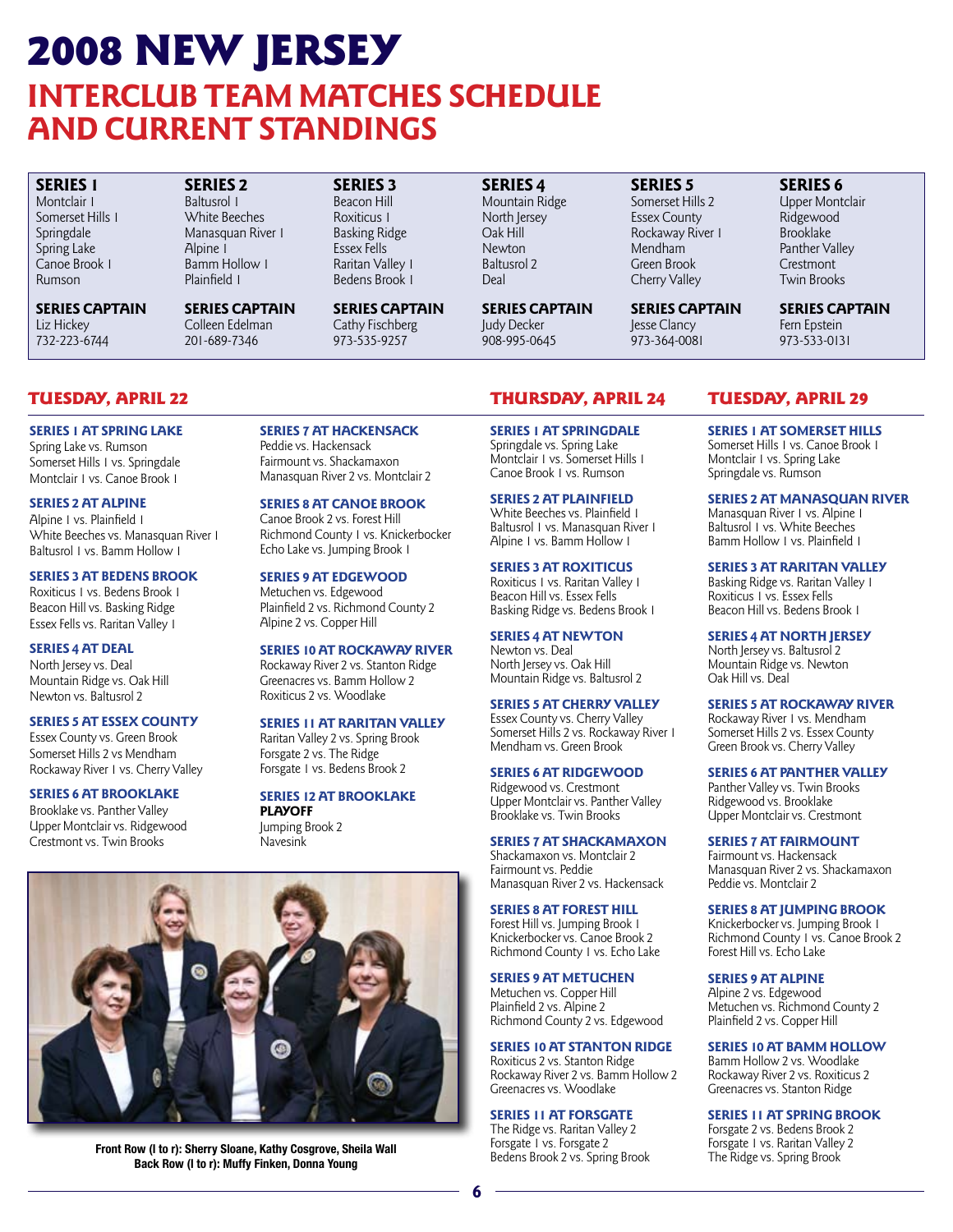

SERIES 7 Manasquan River 2 Fairmount Peddie Shackamaxon Hackensack Montclair 2

## 2008 NEW JERSEY DISTRICT CAPTAIN Sheila Wall (732) 223-6635

SERIES 8 Richmond County 1 Knickerbocker Canoe Brook 2 Forest Hill Echo Lake Jumping Brook 1 SERIES CAPTAIN

Lois Farese 973-785-2138

#### CHALLENGE ROUNDS

Tuesday, May 13th Mountain Ridge & Richmond County Thursday, May 15th Greenacres & Somerset Hills

SERIES 10 **Greenacres** Rockaway River 2 Roxiticus 2 Bamm Hollow 2 Stanton Ridge Woodlake

SERIES CAPTAIN Karen Scott 908-221-1652

#### SERIES 11 The Ridge Raritan Valley 2 Bedens Brook 2 Forsgate 1 Spring Brook Forsgate 2

SERIES CAPTAIN Katie Knapp 908-707-8877

SERIES CAPTAIN N/A

### Thursday, May 1 Tuesday, May 6

SERIES CAPTAIN Carol Graybeal 973-635-8262

SERIES 1 AT CANOE BROOK Springdale vs. Canoe Brook 1 Somerset Hills 1 vs. Spring Lake Montclair I vs. Rumson

#### SERIES 2 AT WHITE BEECHES

White Beeches vs. Bamm Hollow 1 Baltusrol 1 vs. Alpine 1 Manasquan River 1 vs. Plainfield 1

#### SERIES 3 AT ESSEX FELLS Essex Fells vs. Bedens Brook 1 Roxiticus 1 vs. Basking Ridge Beacon Hill vs. Raritan Valley 1

SERIES 4 AT BALTUSROL Oak Hill vs. Baltusrol 2 North Jersey vs. Newton Mountain Ridge vs. Deal

#### SERIES 5 AT GREEN BROOK

Rockaway River 1 vs. Green Brook Essex County vs. Mendham Somerset Hills 2 vs. Cherry Valley

SERIES 6 AT TWIN BROOKS Ridgewood vs. Twin Brooks Upper Montclair vs. Brooklake Panther Valley vs. Crestmont

#### SERIES 7 AT PEDDIE Peddie vs. Shackamaxon Manasquan River 2 vs. Fairmount Hackensack vs. Montclair 2

SERIES 8 AT ECHO LAKE Canoe Brook 2 vs. Echo Lake Knickerbocker vs. Forest Hill Richmond County 1 vs. Jumping Brook1

SERIES 9 AT COPPER HILL

Richmond County 2 vs. Copper Hill Metuchen vs. Alpine 2 Plainfield 2 vs. Edgewood

#### SERIES 10 AT ROXITICUS

Roxiticus 2 vs. Bamm Hollow 2 Greenacres vs. Rockaway River 2 Stanton Ridge vs. Woodlake

#### SERIES 11 AT THE RIDGE

The Ridge vs. Bedens Brook 2 Forsgate 2 vs. Raritan Valley 2 Forsgate 1 vs. Spring Brook

SERIES 9 Plainfield 2 Metuchen

Alpine 2 Copper Hill Edgewood

Richmond County 2

SERIES CAPTAIN Joanne Apgar 732-469-1907

SERIES 1 AT RUMSON Somerset Hills 1 vs. Rumson Montclair 1 vs. Springdale Spring Lake vs. Canoe Brook 1

#### SERIES 2 AT BAMM HOLLOW

Manasquan River 1 vs. Bamm Hollow 1 White Beeches vs. Alpine 1 Baltusrol 1 vs. Plainfield 1

#### SERIES 3 AT BASKING RIDGE

Basking Ridge vs. Essex Fells Beacon Hill vs. Roxiticus 1 Raritan Valley 1 vs. Bedens Brook 1

#### SERIES 4 AT OAK HILL

Oak Hill vs. Newton Mountain Ridge vs. North Jersey Baltusrol 2 vs. Deal

#### SERIES 5 AT MENDHAM

Mendham vs. Cherry Valley Essex County vs. Rockaway River 1 Somerset Hills 2 vs. Green Brook

#### SERIES 6 AT CRESTMONT

Brooklake vs. Crestmont Ridgewood vs. Panther Valley Upper Montclair vs. Twin Brooks

#### SERIES 7 AT MONTCLAIR

Fairmount vs. Montclair 2 Manasquan River 2 vs. Peddie Shackamaxon vs. Hackensack

#### SERIES 8 AT KNICKERBOCKER

Knickerbocker vs. Echo Lake Richmond County 1 vs. Forest Hill Canoe Brook 2 vs. Jumping Brook 1

#### SERIES 9 AT RICHMOND COUNTY

#### Richmond County 2 vs. Alpine 2 Plainfield 2 vs. Metuchen

Copper Hill vs. Edgewood SERIES 10 AT WOODLAKE Rockaway River 2 vs. Woodlake

Greenacres vs. Roxiticus 2 Bamm Hollow 2 vs. Stanton Ridge

#### SERIES 11 AT BEDENS BROOK

Forsgate 2 vs. Spring Brook Forsgate 1 vs. The Ridge Raritan Valley 2 vs. Bedens Brook 2

7

## Up I, Up 2 (continued)

- Carefully review the sign-in board. It is your responsibility to read and adhere to all information on the signs posted. Check for any local rules that might be pertinent, in particular, the rules regarding preferred lies/winter rules.
- Double check your team line-up. Note: if two players have the same handicap, the only accepted order of play is the one listed by the team captain on the final team entry forms. The penalty for playing out of order is severe!
- Carry the USGA Rules of Golf 2008-2009 in your golf bag.

Please remember that traffic is extremely unpredictable. It is better to leave yourself plenty of extra time than sit in traffic worrying that you might be late for your tee time. Traffic is not an acceptable excuse for being late!

Your WMGA Board has approved the dates for the 2009 Team Matches. The matches will begin on April 21st and conclude on May 5th. The challenge rounds will be May 12th, 13th, and 14th. The Interdistrict will be held on Long Island tentatively scheduled for May 14th.

Last, but most importantly, I wish to thank my extraordinary Interclub Team Match Committee comprised of New Jersey District Captain, Sheila Wall; Long Island District Captain, Peggy Richling; and from the Westchester/Connecticut district, Janet Karabin. These ladies have put in an inordinate amount of time and effort to guarantee a successful 2008 season.

If there are any questions or comments, please do not hesitate to contact your district captain or me before, during, or after the Team Matches.

### ENJOY THE 2008 SEASON. HERE'S HOPING FOR GOOD WEATHER!

Thank you.

Sherry Sloane Interclub Team Match Chairman Subject to change

#### INTERDISTRICT PLAYOFF

SERIES 12 Jumping Brook 2 Navesink

Thursday, May 15th Quaker Ridge Golf Club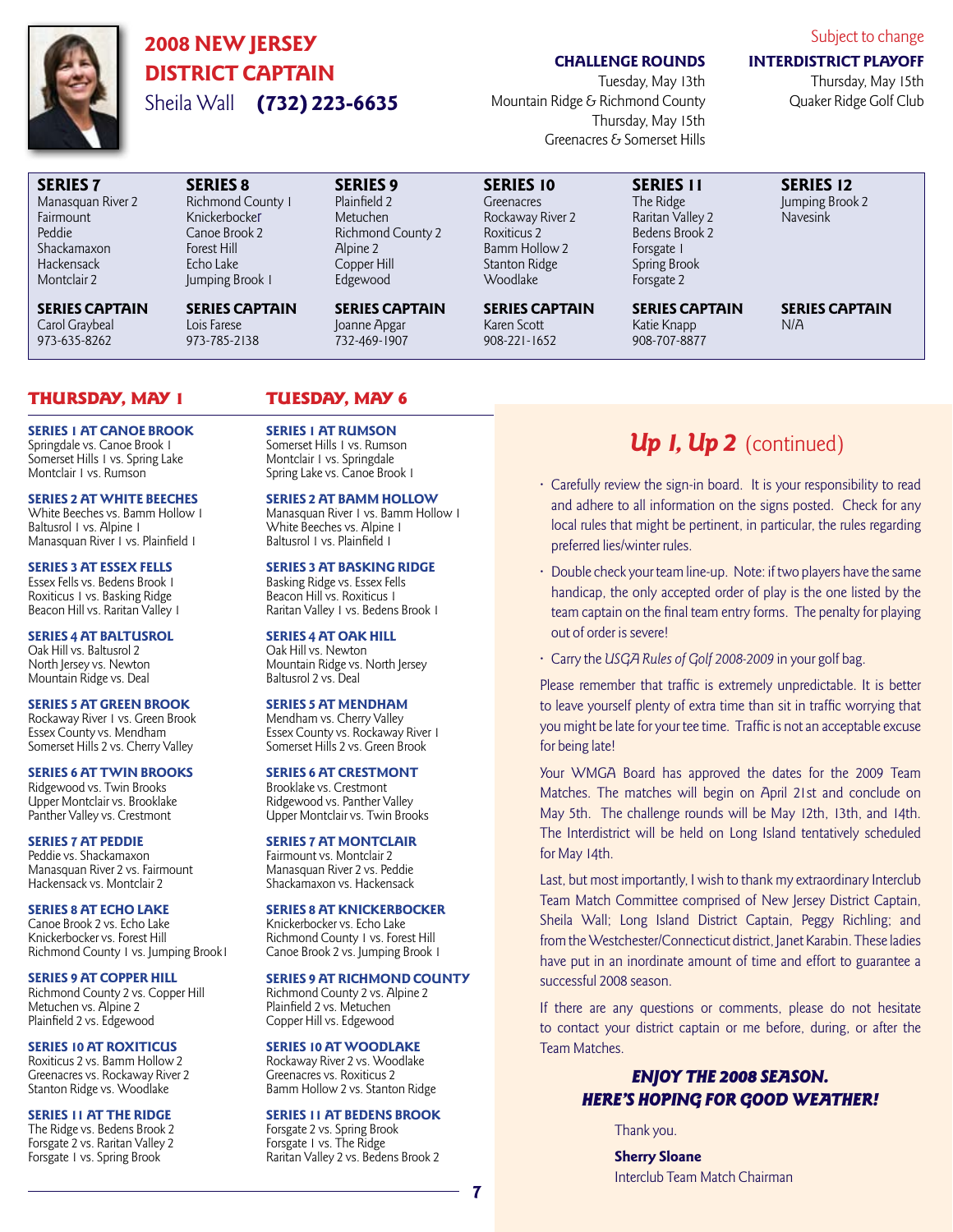

# VP of Competition's Message

**Kathy Cosgrove**

 $\lesssim$  I write this, I see the daffodils in my backyard beginning to peek out of the ground. That's the first sign spring is on the way and the 2008 WMGA tournament season can't be far behind.

As always, we begin with the 62nd season of Interclub Team Matches. Sherry Sloane and her District Captains, Janet Karabin, Peggy Richling and Sheila Wall, have been busy finalizing match schedules and reviewing each team's list of eligible players. With some cooperation from Mother Nature, I know the 2008 matches will be great.

The WMGA will host the competition for the prestigious Griscom Cup at Somerset Hills Country Club in Bernardsville, NJ on May 28 and 29. Come and root for our team as they compete against teams of the best players from the Golf Associations of Massachusetts and Philadelphia.

Our 2008 competitive schedule will be staged at outstanding venues in our three districts. In particular, two of our major championships will be held on Long Island. The Metropolitan Amateur Championship will be played at St. George's Golf & Country Club and the Match Play Championship will be contested at North Shore Country Club. Quaker Ridge Golf Club in our Westchester/Connecticut district will host our Stroke Play Championship. We are very grateful for the hospitality of all of our host clubs and their continuing support of the WMGA and women's amateur golf.

With Sarah Wieneke off to her new position with the United States Tennis Association with our thanks and best wishes, we are actively seeking a replacement to oversee our tournaments and related activities. In the interim, Lori Goldstein, our Office Manager, is doing a great job keeping "all the balls in the air." We are also fortunate to have our experienced District Tournament Co-Chairmen who provide valuable assistance at tournaments in their respective districts. Many thanks to Lorraine Chamblin, Susan Gelley, Elaine McCusker, Joyce O'Brien and Luba Randall from Long Island; Louise Brabston, Barbara Kohut, Kathy McGrorry, Margaret O'Hara and Robin Shields from New Jersey; and Nancy Bello, Erin Noonan, Pat Palmer and Gayle Tallardy from Westchester/Connecticut. If you

## INTERCLUB TEAM MATCHES SCHEDULE AND CURRENT STANDINGS

SERIES 1 Round Hill 1 Woodway Wee Burn Winged Foot 1 Sleepy Hollow 1 Greenwich 1

SERIES CAPTAIN Beth Rowley 203-966-8687

SERIES 2 Osiris Scarsdale 1 Innis Arden 1 Apawamis 1 Burning Tree Bedford

SERIES CAPTAIN Joyce Hurley 845-351-3452

SERIES 3

Salem Minisceongo 1 Waccabuc<sup>-</sup> Westchester 1 Wykagyl **Siwanoy** 

SERIES CAPTAIN Peggy Minmo 845-279-7270

SERIES 1 AT SLEEPY HOLLOW

Wee Burn vs. Sleepy Hollow 1 Woodway vs. Winged Foot 1 Round Hill 1 vs. Greenwich 1

#### SERIES 2 AT BEDFORD

Scarsdale 1 vs. Bedford Osiris vs. Innis Arden 1 Apawamis 1 vs. Burning Tree

#### SERIES 3 AT WYKAGYL

Waccabuc vs. Wykagyl Minisceongo 1 vs. Westchester 1 Salem vs. Siwanoy

#### SERIES 4 AT CC OF NEW CANAAN

CC of New Canaan vs. Whippoorwill Sunningdale vs. Powelton Stanwich vs. CC of Fairfield

SERIES 5 AT SILVERMINE

Silvermine vs. Bonnie Briar CC of Darien vs. Fairview Mahopac vs. Quaker Ridge 1

#### SERIES 6 AT RIDGEWAY

Ridgeway vs. Round Hill 2 Apawamis 2 vs. Westchester Hills Greenwich 2 vs. Westchester 2

#### SERIES 7 AT ORANGE COUNTY

Orange County vs. Innis Arden 2 Tamarack vs. Mt. Kisco Silver Spring vs. Old Oaks

#### SERIES 8 AT RYE

Rye vs. Sleepy Hollow 2 Shorehaven vs. Winged Foot 2 Scarsdale 2 vs. Lake Isle

#### SERIES 9 AT MINISCEONGO

The Patterson Club vs. Minisceongo 2 Quaker Ridge 2 vs. Leewood Somers Pointe vs. Milbrook

#### TUESDAY, APRIL 22 THURSDAY, APRIL 24

SERIES 1 AT WEE BURN Wee Burn vs. Winged Foot 1

Round Hill 1 vs. Woodway Sleepy Hollow 1 vs. Greenwich 1

SERIES 2 AT APAWAMIS

Apawamis 1 vs. Bedford Scarsdale 1 vs. Innis Arden 1 Osiris vs. Burning Tree

SERIES 3 AT MINISCEONGO

Minisceongo 1 vs. Wykagyl Salem vs. Westchester 1 Waccabuc vs. Siwanoy

SERIES 4 AT STANWICH Stanwich vs. Powelton Sunningdale vs. CC of New Canaan Whippoorwill vs. CC of Fairfield

SERIES 5 AT MAHOPAC Mahopac vs. Fairview CC of Darien vs. Silvermine Bonnie Briar vs. Quaker Ridge 1

SERIES 6 AT ROUND HILL Apawamis 2 vs. Round Hill 2 Greenwich 2 vs. Westchester Hills Ridgeway vs. Westchester 2

SERIES 7 AT SILVER SPRINGS Silver Spring vs. Mt. Kisco

Tamarack vs. Orange County Innis Arden 2 vs. Old Oaks

SERIES 8 AT LAKE ISLE

Rye vs. Lake Isle Shorehaven vs. Scarsdale 2 Winged Foot 2 vs. Sleepy Hollow 2

#### SERIES 9 AT THE PATTERSON CLUB

The Patterson Club vs. Milbrook Quaker Ridge 2 vs. Somers Pointe Leewood vs. Minisceongo 2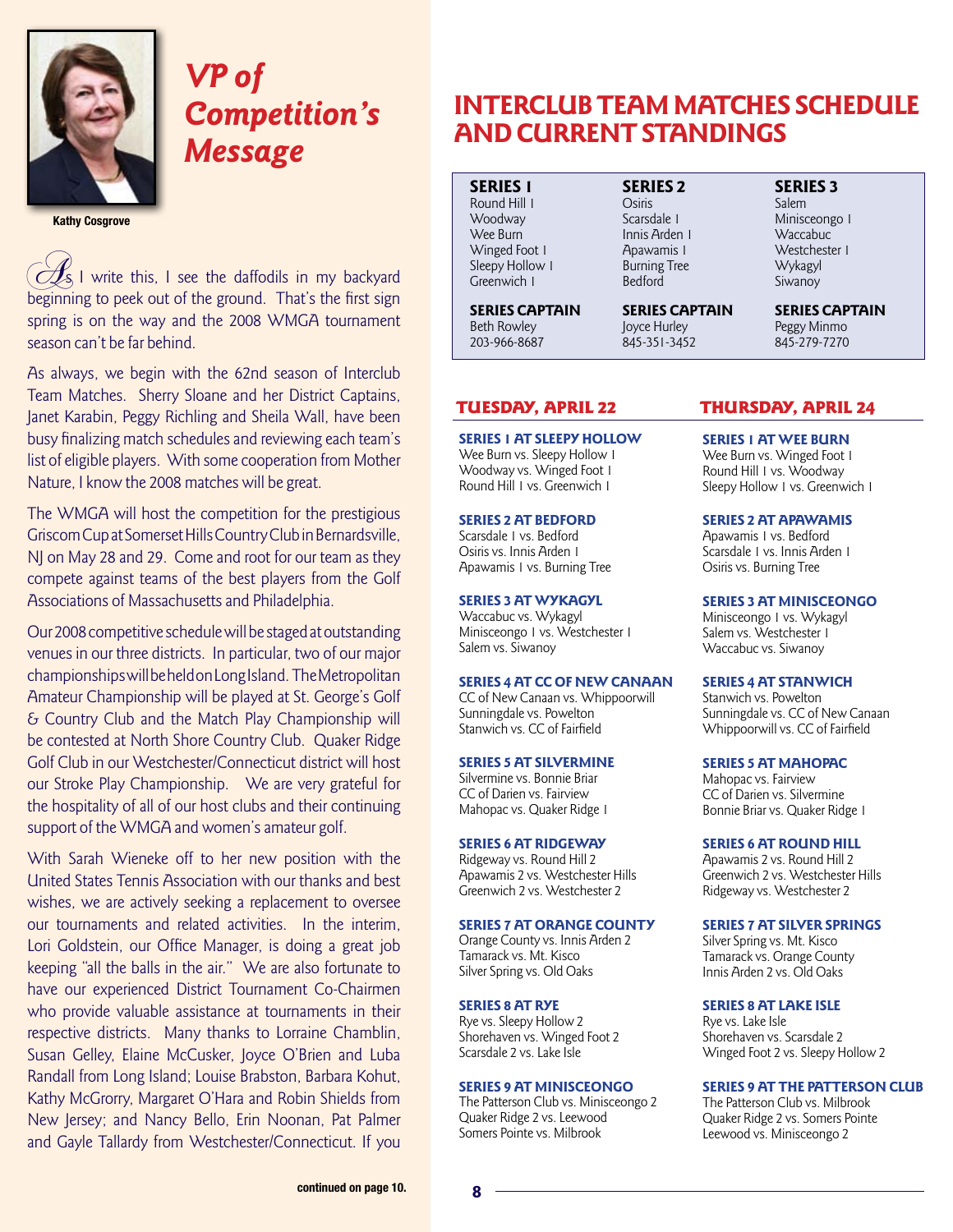

SERIES 4 Sunningdale CC of New Canaan

**Stanwich** Powelton **Whippoorwill** CC of Fairfield

## 2008 WESTCHESTER/CT DISTRICT CAPTAIN Janet Karabin (203) 762-9736

SERIES 5 CC of Darien Silvermine Mahopac **Fairview** Bonnie Briar Quaker Ridge 1

SERIES CAPTAIN Poppy Holmes 203-866-8759

### CHALLENGE ROUNDS INTERDISTRICT PLAYOFF

Tuesday, May 13th Shorehaven Golf Club Wednesday, May 14th Greenwich Country Club Thursday, May 15th Tamarack Country Club

> SERIES 8 Shorehaven Rye Scarsdale 2 Winged Foot 2 Sleepy Hollow 2 Lake Isle

SERIES CAPTAIN Arlene Wilk 914-941-9002

SERIES 9 Quaker Ridge 2 The Patterson Club Leewood Somers Pointe Milbrook

Subject to change

Thursday, May 15th Quaker Ridge Golf Club

SERIES CAPTAIN Andrea Potash 914-381-2792

Minisceongo 2

### Tuesday, April 29 Thursday, May 1 Tuesday, May 6

SERIES CAPTAIN Louise Hemmerle 203-762-3222

SERIES 1 AT GREENWICH Woodway vs. Greenwich 1 Round Hill 1 vs. Wee Burn Winged Foot 1 vs. Sleepy Hollow 1

SERIES 2 AT BURNING TREE Innis Arden 1 vs. Burning Tree Scarsdale 1 vs. Apawamis 1 Osiris vs. Bedford

SERIES 3 AT WESTCHESTER Westchester 1 vs. Siwanoy Minisceongo 1 vs. Waccabuc Salem vs. Wykagyl

SERIES 4 AT WHIPPOORWILL Stanwich vs. Whippoorwill CC of New Canaan vs. Powelton Sunningdale vs. CC of Fairfield

SERIES 5 AT QUAKER RIDGE Silvermine vs. Quaker Ridge 1 CC of Darien vs. Mahopac Fairview vs. Bonnie Briar

SERIES 6 AT WESTCHESTER Westchester Hills vs. Westchester 2 Apawamis 2 vs. Ridgeway Greenwich 2 vs. Round Hill 2

SERIES 7 AT MT. KISCO Mt. Kisco vs. Old Oaks Orange County vs. Silver Spring Tamarack vs. Innis Arden 2

SERIES 8 AT SLEEPY HOLLOW

Scarsdale 2 vs. Sleepy Hollow 2 Rye vs. Winged Foot 2 Shorehaven vs. Lake Isle

#### SERIES 9 AT LEEWOOD

Leewood vs. Somers Pointe Quaker Ridge 2 vs. The Patterson Club Milbrook vs. Minisceongo 2

SERIES 6 Greenwich 2 Apawamis 2 Westchester Hills Ridgeway Westchester 2 Round Hill 2

SERIES CAPTAIN Emma Strathy 914-661-5780

SERIES 1 AT WOODWAY Woodway vs. Sleepy Hollow 1 Round Hill 1 vs. Winged Foot 1 Wee Burn vs. Greenwich 1

#### SERIES 2 AT SCARSDALE

Scarsdale 1 vs. Burning Tree Osiris vs. Apawamis 1 Innis Arden 1 vs. Bedford

SERIES 3 AT SIWANOY Minisceongo 1 vs. Siwanoy Salem vs. Waccabuc Westchester 1 vs. Wykagyl

SERIES 4 AT POWELTON

Powelton vs. CC of Fairfield CC of New Canaan vs. Stanwich Sunningdale vs. Whippoorwill

SERIES 5 AT BONNIE BRIAR

Mahopac vs. Bonnie Briar Silvermine vs. Fairview CC of Darien vs. Quaker Ridge 1

SERIES 6 AT APAWAMIS Apawamis 2 vs. Westchester 2 Greenwich 2 vs. Ridgeway Westchester Hills vs. Round Hill 2

#### SERIES 7 AT INNIS ARDEN

Silver Spring vs. Innis Arden 2 Orange County vs. Mt. Kisco Tamarack vs. Old Oaks

### SERIES 8 AT SCARSDALE

 Scarsdale 2 vs. Winged Foot 2 Shorehaven vs. Rye Sleepy Hollow 2 vs. Lake Isle

#### SERIES 9 AT SOMERS POINTE

Somers Pointe vs. Minisceongo 2 The Patterson Club vs. Leewood Quaker Ridge 2 vs. Milbrook

SERIES CAPTAIN Nancy Allen 203-637-1463

SERIES 7 Tamarack Orange County Silver Spring Mt. Kisco Innis Arden 2 Old Oaks

SERIES 1 AT WINGED FOOT Winged Foot 1 vs. Greenwich 1 Woodway vs. Wee Burn Round Hill 1 vs. Sleepy Hollow 1

SERIES 2 AT INNIS ARDEN Innis Arden 1 vs. Apawamis 1 Osiris vs. Scarsdale 1

Burning Tree vs. Bedford

SERIES 3 AT WACCABUC

Waccabuc vs. Westchester 1 Salem vs. Minisceongo 1 Wykagyl vs. Siwanoy

SERIES 4 AT CC OF FAIRFIELD CC of New Canaan vs. CC of Fairfield Sunningdale vs. Stanwich Powelton vs. Whippoorwill

#### SERIES 5 AT FAIRVIEW Fairview vs. Quaker Ridge 1

Silvermine vs. Mahopac CC of Darien vs. Bonnie Briar

### SERIES 6 AT WESTCHESTER HILLS

Westchester Hills vs. Ridgeway Greenwich 2 vs. Apawamis 2 Westchester 2 vs. Round Hill 2

#### SERIES 7 AT OLD OAKS

Orange County vs. Old Oaks Tamarack vs. Silver Spring Mt. Kisco vs. Innis Arden 2

#### SERIES 8 AT WINGED FOOT

Winged Foot 2 vs. Lake Isle Rye vs. Scarsdale 2 Shorehaven vs. Sleepy Hollow 2

#### SERIES 9 AT MILBROOK

Leewood vs. Milbrook The Patterson Club vs. Somers Pointe Quaker Ridge 2 vs. Minisceongo 2



**WESTCHESTER/CONNECTICUT Front Row (l to r): Beth Post, Nancy Early Back Row (l to r): Sandy Jackson, Judy Bentley, Janet Karabin Absent: Nancy Rees**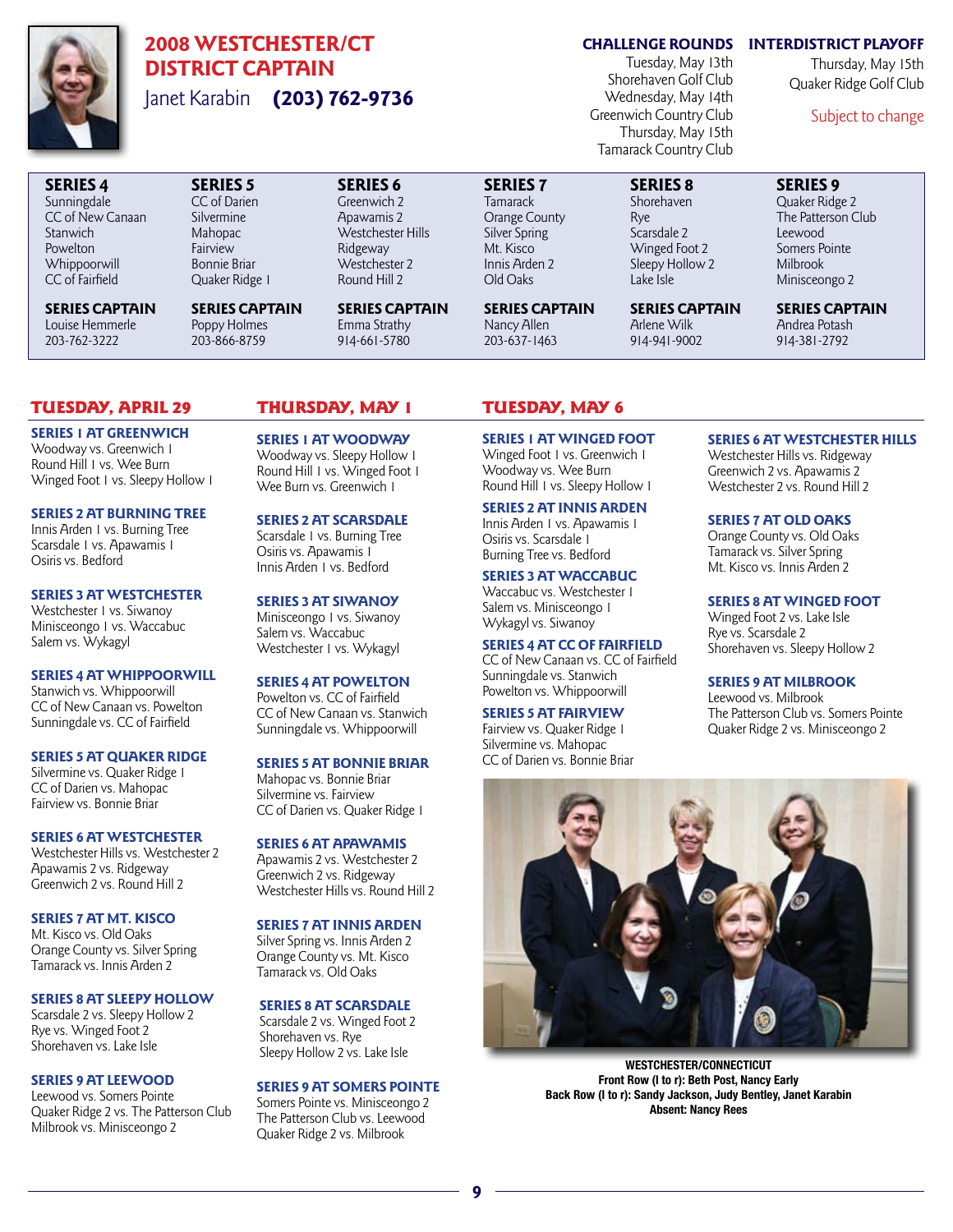### VP of Competitions' Message (continued)

would like to help out at a tournament or two, please contact me.

We must improve the pace of play at our tournaments. Please do all you can to maintain your position behind the group in front of you. We have instituted guidelines and monitor both pace of play and position on the course at several of our championships. If we all cooperate, it can only lead to a better golfing experience and, hopefully, lower scores.

The changes in tournament formats made over the last two years have worked well. Including both "A" and "B" players in each one-day stroke play tournament continues to be successful. Increasing the Better Ball "B" Championship to 36 holes played over two days and reducing the "B" Stroke Play Championship to an 18-hole competition also seem to have been well received.

Hopefully, you benefited from the changes we made last year in our prize structure. We increased both the percentage of winners and the amount of the associated certificates. We continue to look for ways to reward more of you who support our tournaments.

If you are eligible to play in the Met Rep tournament in October, think about inviting a member of your club's Board (male or female) to play with you. We trialed this idea last year with a limited number of invitations and it was well received so we are expanding participation for 2008. It's a great way for someone in your club's leadership to experience first-hand all that's good about the WMGA.

Make it a point to come out and support the WMGA in 2008 by playing in our tournaments. Thanks, in advance, for your support in making it a great season.

> Kathy Cosgrove VP of Competitions

## "Home Turf" Advantage for Griscom Cup Matches May 28 & 29

The 105th playing of the Inter-City Matches for the Griscom Cup will be contested at the Somerset Hills Country Club in Bernardsville, NJ. A nine player team representing the WMGA will play in the tri-angular match for the Griscom Cup against the Women's Golf Association of Philadelphia and the Women's Golf Association of Massachusetts.

Somerset Hills Country Club was founded in 1899 and the course was designed by renowned golf course architect, A.W. Tillinghast. The golf course was built on what was originally a stock farm with horses, a private race track and an apple orchard. The front nine is located on the old race track and farm portion and the back nine meanders through a heavily wooded area where water is found in abundance throughout the nine.

This spectacular course has always been known as a friend to women's golf. In its illustrious history, it has been the venue for the US Girls' Junior won by Amy Alcott and Kim Saiki in 1973 and 1983 respectively. In 1990, the Curtis Cup Match was contested at Somerset Hills featuring two WMGA members, Karen Noble and Margaret Platt, who helped lead the United States squad to victory.

Hopefully, many of you will come out to enjoy the beautiful course and watch this year's team of Cheryl Brayman, Sue DeKalb, Mary Eichhorn, Gail Flanagan, Fran Gacos, Lee Ann Lewis, Adrienne MacLean, Sheila Torgan and Donna Young use "home turf" advantage to return the cup back to the WMGA.



**15th hole at Somerset Hills CC**



### Century Country Club to Host Third Annual WMGA Scholarship Event Tuesday, August 12



Building on the success of last year's fantastic event, which raised over \$60,000 for scholarship funding, the WMGA Scholarship Foundation Committee is honored to hold this year's outing at the prestigious Century Country Club in Purchase, New York.

The Best-Ball-of-Four tournament is open to WMGA members and guests, men and women (USGA Handicap Index required). The day's festivities will begin with brunch, followed by a shotgun tee-off and conclude with a lavish cocktail reception as prizes are awarded.

Entry fees are \$1600 for a foursome or \$400 per individual. Prizes will be awarded to 8 low net and 4 low gross teams. There also will be longest drive and closest to the flagstick competitions for men and women and for a real thrill, cars – a Lincoln/Mercury lease for a Hole-in-One on designated holes.

Space is limited to the first 120 players. Invitations will be mailed in May so sign up as soon as yours is received. Remember, the proceeds from this event benefit the WMGA Junior Girls' Scholarship Foundation which is currently supporting 14 deserving young women.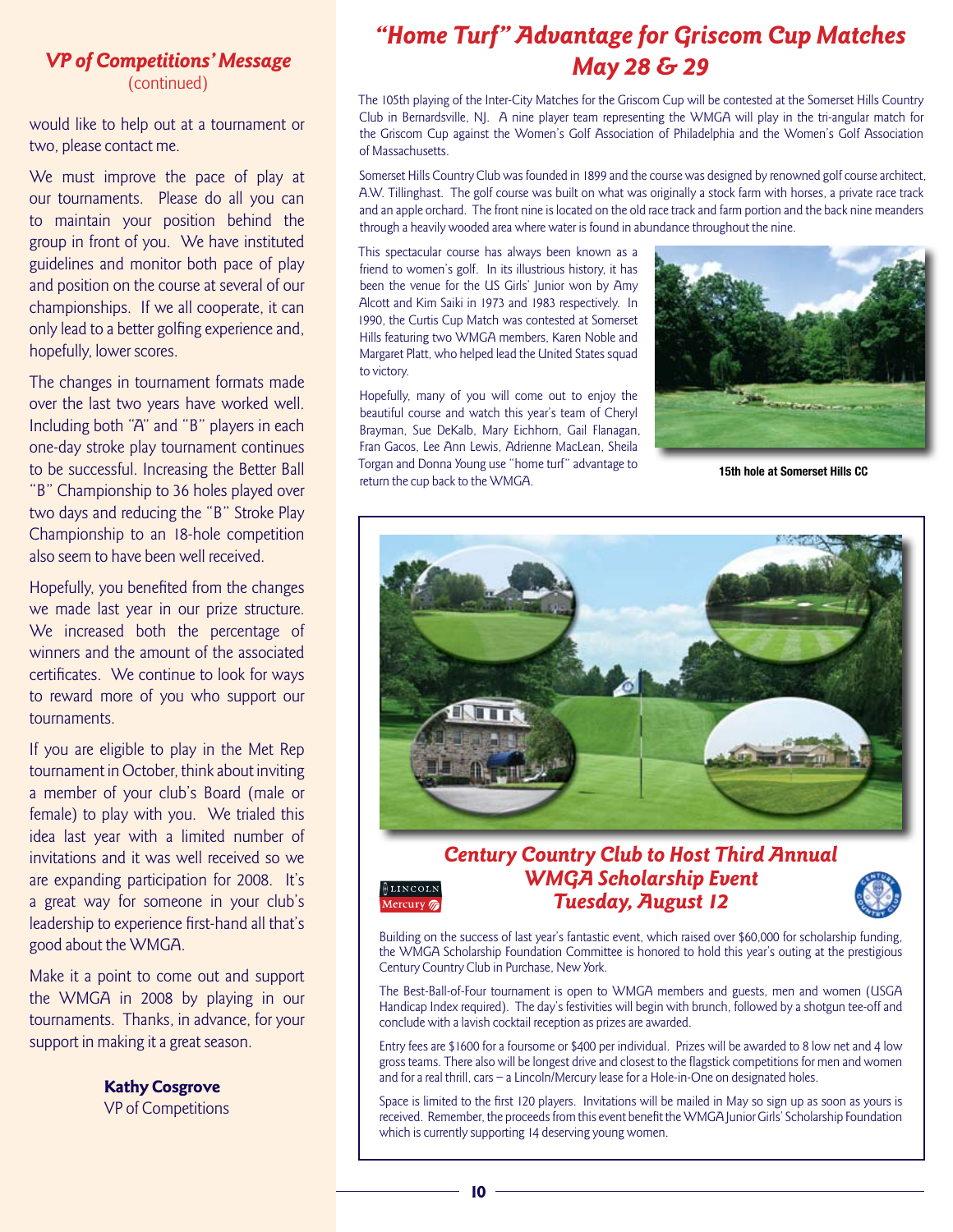# 2008 WMGA TOURNAMENT SCHEDULE

| <b>DATE</b>              | <b>EVENT</b>                               | <b>HOST CLUB</b>        |
|--------------------------|--------------------------------------------|-------------------------|
| April 22, 24, 29 May 1,6 | <b>Team Matches</b>                        |                         |
| May 13, 14, 15           | Challenge Rounds & Interdistrict Playoff   |                         |
| <b>May 20</b>            | <b>Golf Illustrated Competition</b>        | <b>Essex Fells</b>      |
| <b>May 22</b>            | Myra D. Paterson Competition               | <b>Mill River</b>       |
| <b>May 28 - 29</b>       | <b>Griscom Cup Matches</b>                 | <b>Somerset Hills</b>   |
| June 3                   | Met Amateur Championship                   | St. George's            |
| June 5                   | One-Day Stroke Play (A&B)                  | <b>Rockaway Hunting</b> |
| June 12                  | Best Ball of Four "AB"                     | <b>Rolling Hills</b>    |
| <b>June 17 - 20</b>      | Match Play Championship                    | <b>North Shore</b>      |
| <b>June 25 - 26</b>      | Senior "A" Championship                    | Laurel Links            |
| <b>June 25 - 26</b>      | Junior Intercity                           | Massachusetts           |
| <b>July 8</b>            | "B" Stroke Play Championship               | <b>Stanton Ridge</b>    |
| <b>July 15 - 16</b>      | Stroke Play Championship                   | <b>Quaker Ridge</b>     |
| <b>July 21</b>           | Best Ball of Four "AB"                     | Forsgate (Banks Course) |
| <b>July 24</b>           | Father-Daughter Championship               | Salem                   |
| <b>July 25</b>           | Maureen Orcutt Trophy Tournament           | <b>White Beeches</b>    |
| <b>July 29</b>           | Mother-Daughter Championship               | <b>Glen Ridge</b>       |
| <b>July 30</b>           | Mother-Son Championship                    | <b>Cold Spring</b>      |
| <b>August 5</b>          | Husband-Wife "B" Championship              | Nissequogue             |
| <b>August 7</b>          | Junior Girls' Open Championship            | Maplewood               |
| <b>August 12</b>         | <b>WMGA Scholarship Foundation Classic</b> | Century                 |
| <b>August 13</b>         | Better Ball "B" Championship - Day I       | Canyon Club             |
| <b>August 14</b>         | Better Ball "B" Championship - Day 2       | Mahopac                 |
| September 4              | One-Day Stroke Play (A&B)                  | <b>Preakness Hills</b>  |
| <b>September 9</b>       | Senior "B" Championship                    | Metuchen                |
| September 17             | Husband-Wife "A" Championship              | Whippoorwill            |
| <b>September 23</b>      | One-Day Stroke Play (A&B)                  | <b>Rye</b>              |
| September 25             | Sis Choate Pinehurst Tournament            | <b>Garden City</b>      |
| <b>October 2</b>         | Sister-Sister/Sister-Brother Championship  | <b>Spring Lake</b>      |
| <b>October 6</b>         | Best Ball of Four "AB"                     | South Fork              |
| <b>October 7</b>         | John B. Mackie Memorial Tournament         | Inwood                  |
| October 14 - 15          | Better Ball "A" Championship               | Manasquan River         |
| <b>October 16</b>        | Met Rep Tournament                         | Greenwich               |